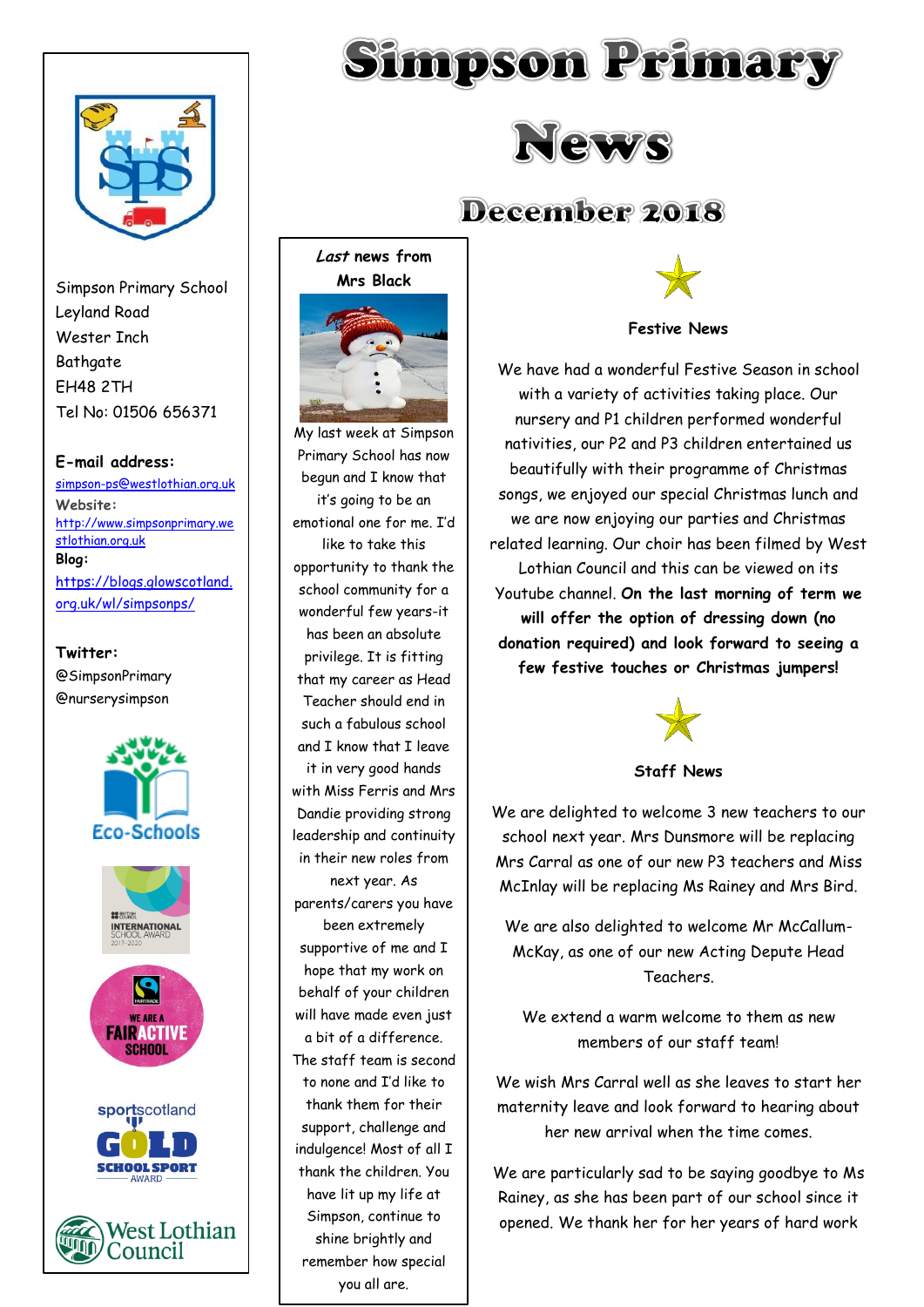and commitment to the children of Simpson Primary and wish her every success in her new post. She'll certainly be missed!



#### **Name a Gritter Competition**

Some of our pupils recently participated in the Name a Gritter Competition organised by West Lothian Council. Over 48,000 individual votes were cast and 8 winners were chosen. We were delighted that 2 of the 8 winners were from Simpson Primary so many congratulations to Cassidy Aitken from our nursery and Dominik Wisniewski from P7 who were our worthy winners.

Cassidy and Dominik were invited to Whitehill Depot earlier in the month, to see their gritters, to have a tour and to be congratulated on their success.

Cassidy's gritter is named Salt-tyre and Dominik's is called Obi Wan Gritobi.

We will enjoy looking out for our gritters, as they work hard to ensure our safety on the roads in the Winter weather.

Well done Cassidy and Dominik!



#### **Sports News**

A massive congratulations to our girls football squad who took part in their first tournament where they competed in their first games. Despite the cold and wet weather, the girls managed to score their first goals, keep their first clean sheets and win their first ever matches in Simpson history. The 18 girls involved are now training hard as they look forward to the next tournament in February.

Our Basketball squad have achieved excellent success in their West Lothian Wolves qualifying pool. The team went unbeaten in qualifying where they won 12 of their 14 matches, drawing the other two. An excellent return for our mix of P5, P6 and P7. The squad have now qualified for Pool A in the white conference which will be played at Armadale Academy over various dates in the New Year. The

squad are working hard with a view to qualifying for the area finals.

Last month we were especially proud of three Primary 7 pupils who represented Simpson Primary School at a West Lothian schools' swimming gala. To be in the running for the event pupils had to submit qualification times with standards being set very high. There was a large variety of distances and strokes covered. Race winners were decided on swim time and the age of the swimmer so after a nervous wait we were very excited to hear that Ewan in P7A had achieved a bronze medal in 50m Backstroke!

Well done Ewan and all those who competed.

Our netball team made their debut last month, participating in the first netball festival of the session, organised by the Bathgate Active Schools co-ordinator. They demonstrated a very good sporting attitude, finishing the competition with a mix of wins and some losses. They look forward to building on this great start!

We are also delighted that, as a result of being a sportscotland award winner, our school along with the other West Lothian winners, has been recognised by a motion submitted to the Scottish Parliament.

Neil Findlay (MSP) provided a letter to our Chief Executive highlighting West Lothian as an authority of excellence with regards to the provision of high quality PE, physical activity and sport opportunities within our schools

We are certainly proud to have our achievements recognised in this way.



The Care Inspectorate recently published **Food Matters** and we are delighted that Simpson nursery has been used as a good practice example. We are very proud of this recognition and that our work can influence other early learning and childcare settings. You can view the publication using the link below.

[http://hub.careinspectorate.com/media/836652/food](http://hub.careinspectorate.com/media/836652/food-matters-nurturing-happy-healthy-children.pdf) [-matters-nurturing-happy-healthy-children.pdf](http://hub.careinspectorate.com/media/836652/food-matters-nurturing-happy-healthy-children.pdf)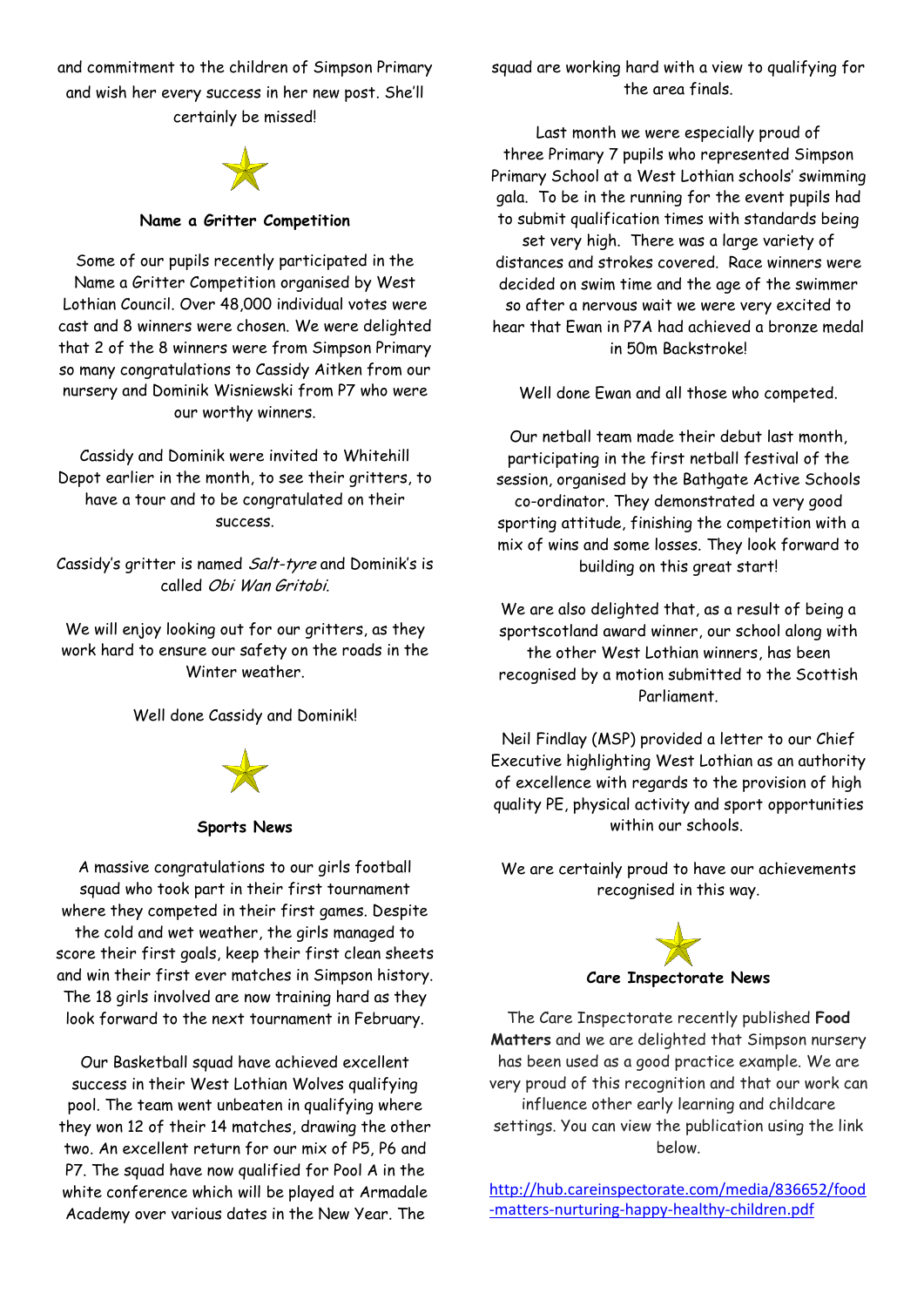

#### **Pupil Groups**

### **Rights Respecting Schools' Group**

The Rights Respecting group would like to thank all pupils and teachers for completing our questionnaires. We have started to collate the questionnaires and look forward to analysing the information and sharing it with you all in the New Year. This will help us to inform our next steps.

At Simpson Primary school we recognise children's Right to Play. At this time of year when families are clearing out and making room for the new gifts from Santa, we would appreciate any donations of complete jigsaws or puzzles to add to our bank of resources.

If you have any of these and would like to recycle them, please hand into your child's class teacher or the school office and mark them for the attention of Mr Weir or Mrs Lurinsky.



#### **Eco Group**

The Eco group had their first meeting last term where children from across the school came together to meet with the Eco leaders to discuss a plan of action for the year ahead. For bicycle safety week we came up with a competition to design a 'bicycle helmet of the future,' and were very impressed with the imaginative and creative entries we received. These entries also showed an awareness of the key messages of bicycle safety: Be Bright, Be Seen, Be Safe. The Eco group have already begun planning activities for next year with a view of making our school more 'green'. We have a special challenge in mind which all pupils will be given the opportunity to take part in and we hope to extend the opportunity to parents and carers, also.

There will be further updates in the New Year.



**FMRC Group**

some fantastic ideas for our Book Week Scotland celebrations and both staff and pupils had a fun time participating in their suggested activities. P7 pupils played an active role in the distribution of Read, Write, Count bags to P2 and P3 pupils sharing a story and a hot chocolate - and enjoyed an afternoon with their P1 buddies reading stories and playing games from their Book Bug gift bags. As a result of our engagement and sharing our activities on Twitter, we were invited to help launch a new Twitter campaign, recommending our favourite reads for the Christmas holidays. We look forward to lots of reading time in the Christmas holidays. Please share your recommendations and photos of your books from Santa with us @simpsonprimary using #SPSLovestoRead



# **Lost Words Calendar 2019**

Thank you to all who bought our beautiful Lost Words Calendar. If anyone would still like to purchase one, please send £5 payment to your child's class teacher in a labelled envelope and we will get a copy to you immediately. The proceeds will go to school funds and a donation made to the charity "Action for Conservation".

Thanks, Mrs Campbell



**Christmas Fayre**

Many thanks must go to the Parent Council Events' Team for organising a very successful Christmas Fayre again this year. It was very well attended and raised around £3600! The children's enterprise stalls also made a profit of £1238.44 – very well done! A great deal of hard work was put in by all involved, to ensure the success of this venture and is very much appreciated. Thank you!



It has been a busy term for the First Minister's Reading Challenge pupil group.The children gathered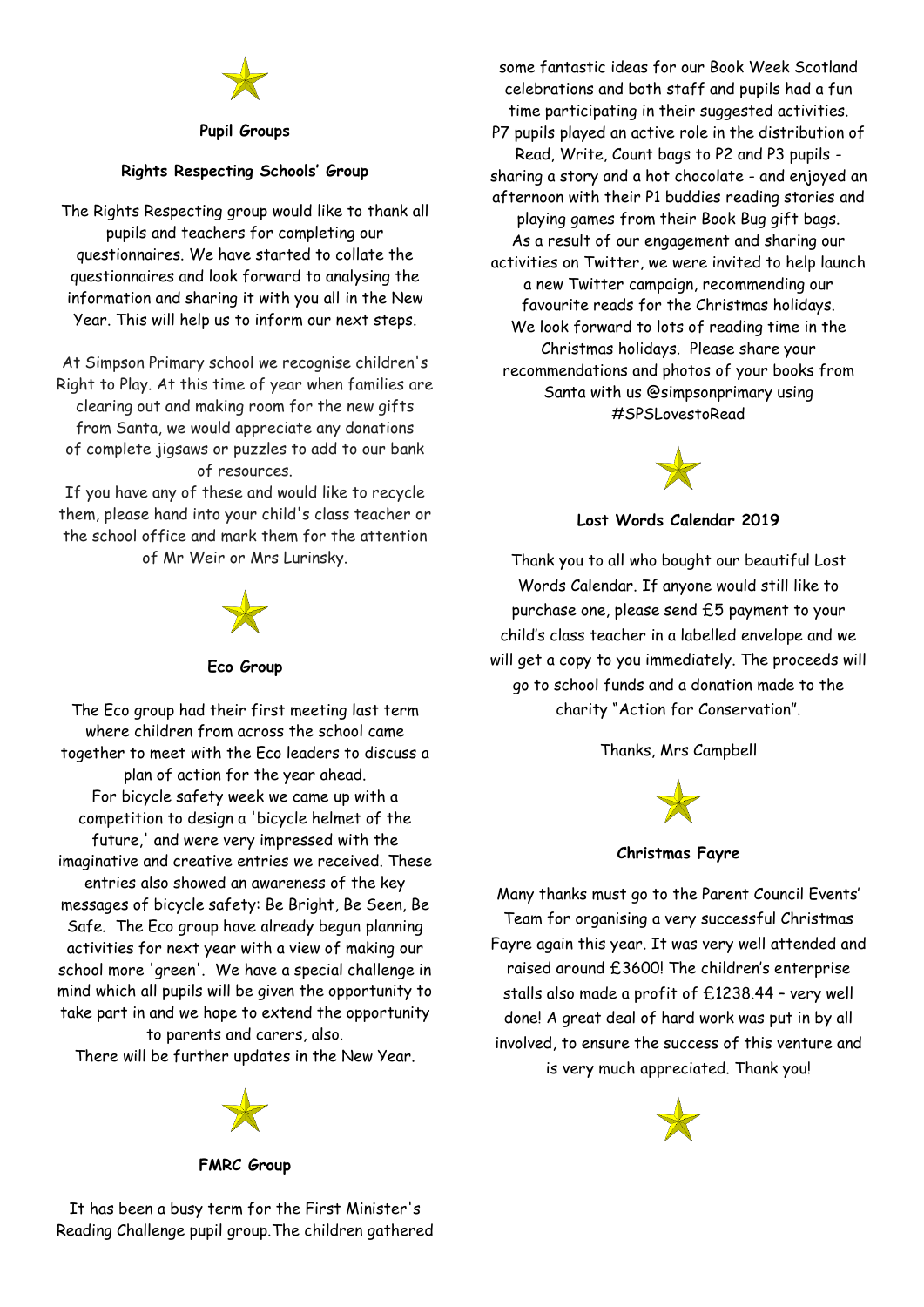#### **Polar Academy**

Students from Bathgate Academy, including former pupils of Simpson Primary will be taking part in an expedition to Arctic Greenland in April 2019, organised by The Polar Academy. As a school, we would like to demonstrate our support by helping to fundraise for this worthy venture and will be organising a Winter themed dress down day on Friday  $1<sup>st</sup>$  February, for an optional small donation. A Just Giving page has also been established by Bathgate Academy and the link is below. You will also be able to find further relevant information using this link.

# **[https://www.justgiving.com/fundraising/bathgate](https://www.justgiving.com/fundraising/bathgate-academy) [-academy](https://www.justgiving.com/fundraising/bathgate-academy)**

**General Information / Regular Reminders**

# **Traffic Issues**

As we continue to have issues with traffic in the school vicinity, please ensure that, if you must drive, you do so sensibly, courteously and with caution, to avoid any potential accident that may cause harm, particularly to a child. Please also be reminded that the school car park is not a drop off/pick up zone and that clear signage is in place indicating this.



### **Keeping Ourselves Healthy**

Part of our health and wellbeing programme teaches children to maintain practices consistent with good hygiene, in order to prevent the spread of germs eg blowing noses, covering our mouths when coughing and washing hands regularly. We would welcome your continued support to encourage your child to follow these hygienic routines, particularly as Winter is now upon us.

**Please note that if your child is suffering from sickness and/or diarrhoea they must be absent from school for at least 48 hours after their symptoms have cleared.**

We would be grateful if you could also check your child's hair regularly, to avoid an outbreak of head lice, as part of maintaining your child's good health.

More information relating to children's health can be accessed through this link

# **<http://kidshealth.org/>**



**Healthcare and Medicines in School**

If your child requires medicine in school or has any other healthcare need, please let us know so that we can issue the appropriate request forms for completion and ensure your child's needs are met. No medicines are permitted to be administered in school without these. Prescribed medicines should be provided in the original packaging from the GP with the prescription label showing the child's name and expiry date. Medicines should not be brought into school by children. Full guidance and copies of the request forms can be viewed at: https://www.westlothian.gov.uk/article/8865/Indivi dual-Health-Care-Plans-and-Forms



#### **Absence**

Please be reminded to contact school by 9.30am at the latest, should your child require to be absent from school. This practice needs to be repeated each day that your child is absent. We will follow up any unreported absence and should we fail to be able to contact parents/carers, information will be passed to appropriate authorities who will then pursue the reasons for absence.



#### **Personal Data**

Please advise the school office, as soon as possible, of any changes to home/ mobile telephone numbers,